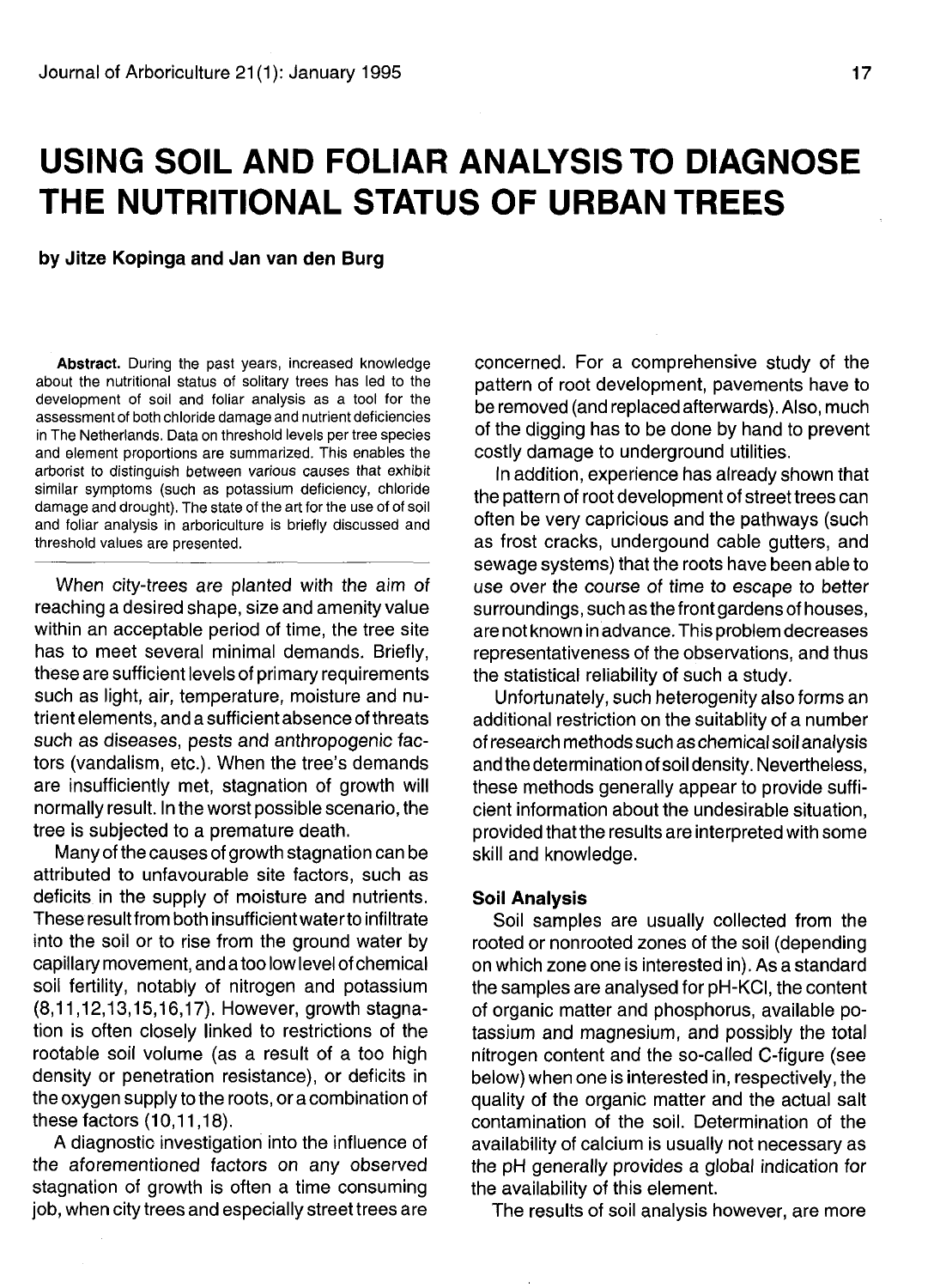difficult to interpret than the results of a foliar analysis. In the first place, the availability of some elements also depends on the physical conditions ofthe soil. Frequently waterlogging, or insufficient levels of soil oxygen, for example, have negative effects on the uptake of K and the rate of N mineralization. Secondly, the uptake of some of the elements, especially N, depends on the extension of the root system (8,11). Thirdly, usable references and criteria for the interpretation of the results of soil analysis have been derived from forest research.

These are relatively scarce and often not sufficiently tested. Also, many of the critical values for nutrient deficiencies are derived from research that focused on the assessment of levels at which trees still react to fertilization with an increase of growth. These levels are as a rule higher than those at which one still may speak about healthy or "acceptable" growth and development. Therefore, the results of soil analysis at urban trees (for which acceptable growth and amenity value are generally more important than optimal production) are less helpful than the results of foliar analysis in providing an exact explanation for a growth stagation caused by nutrient deficencies. Nevertheless, it continues to be a useful method to quantify the soil fertility of a growing site or a growing substrate for a new planting of trees. For the estimation of a sufficient presence of nutrition elements in the soil, the following criteria can be globally used.

**pH-KCI.** The pH-KCI of the soil is assessed by stirring a soil sample with a 1 M KCI solution in specified weight ratio (generally 1:2.5). The pH from this suspension is measured. As a rule of thumb, the pH-KCI value is about 0.8 lower than the pH value measured in a soil suspension in water (pH-w).

A pH-KCI value between 4.5 and 6.5 is "normal". Any value above this is considered "high" and below it is "low". The meaning of these values is partly physiological and partly statistical. For most tree species a pH-KCI value between 4.5 and 6.5 is optimal. To what extent one can speak of "too high" or "too low" is also determined by the individual species of trees (2,5,6,14,).

**Organic matter.** The organic matter content of the soil is assessed by dry combustion or by chemical oxidation. A content less than 3.0% is "low" and above that "sufficient". However, this threshold level is rather arbitrary because it can not be regarded apart from the volume of rooted soil. As a guideline for "tree pit soil" or plant-hole-filling for street trees, the sufficient content of organic matter in the soil lies somewhere between 2.5, when loam content  $(=$  the percentage of particles < 0.050 mm) is 20%, and 4.5% when loam content is 0%. This guideline also takes into account the water supplying capacity of the soil.

**Phosphorus.** As a rule, the P-supplying properties of forest soils are assessed by determining the total amount of P present (expressed by the P-total figure), because in forestry in the Netherlands this is a better and more studied standard for the supply of phosphorus than other P-extraction methods. A P-total figure over 40 mg  $P_2O_5$  per 100 grams of soil is regarded as "sufficient" for high demanding tree species. For medium demanding tree species a threshold level of 30 mg is acceptable, and for low demanding species a level of 20 mg.

On the other hand, for woody plants in short rotation cropping, such as nursery crops, more often the P-AL figure is used. A P-AL figure of less than 10 mg  $P_2O_5$  per 100 grams of soil is "low", 10-20 mg is "moderate" and above 20 mg is "good". (According to preliminary preparation of data from soil analyses in nurseries, it can be globally considered that at a not too high pH of the soil P-total =  $20 + 1.5 \times P$ -AL).

The P-AL value is assessed by extracting the soil with a solution of 0.1 M ammoniumlactate and 0.4 M acetic acid. The P-total is assessed by extracting the soil with a mixture of strong acids.

**Potassium.** The "available K" (K-HCI) of the soil is assessed by extracting the soil with a mixture of 0.1 M hydrochloric acid and 0.4 M oxalic acid. The K-HCI 0.1 M figure can only be evaluated in conjunction with the content of % of particles < 0.016 mm in the soil. This criterion "< 0.016 mm" is derived from agriculture research stations in The Netherlands.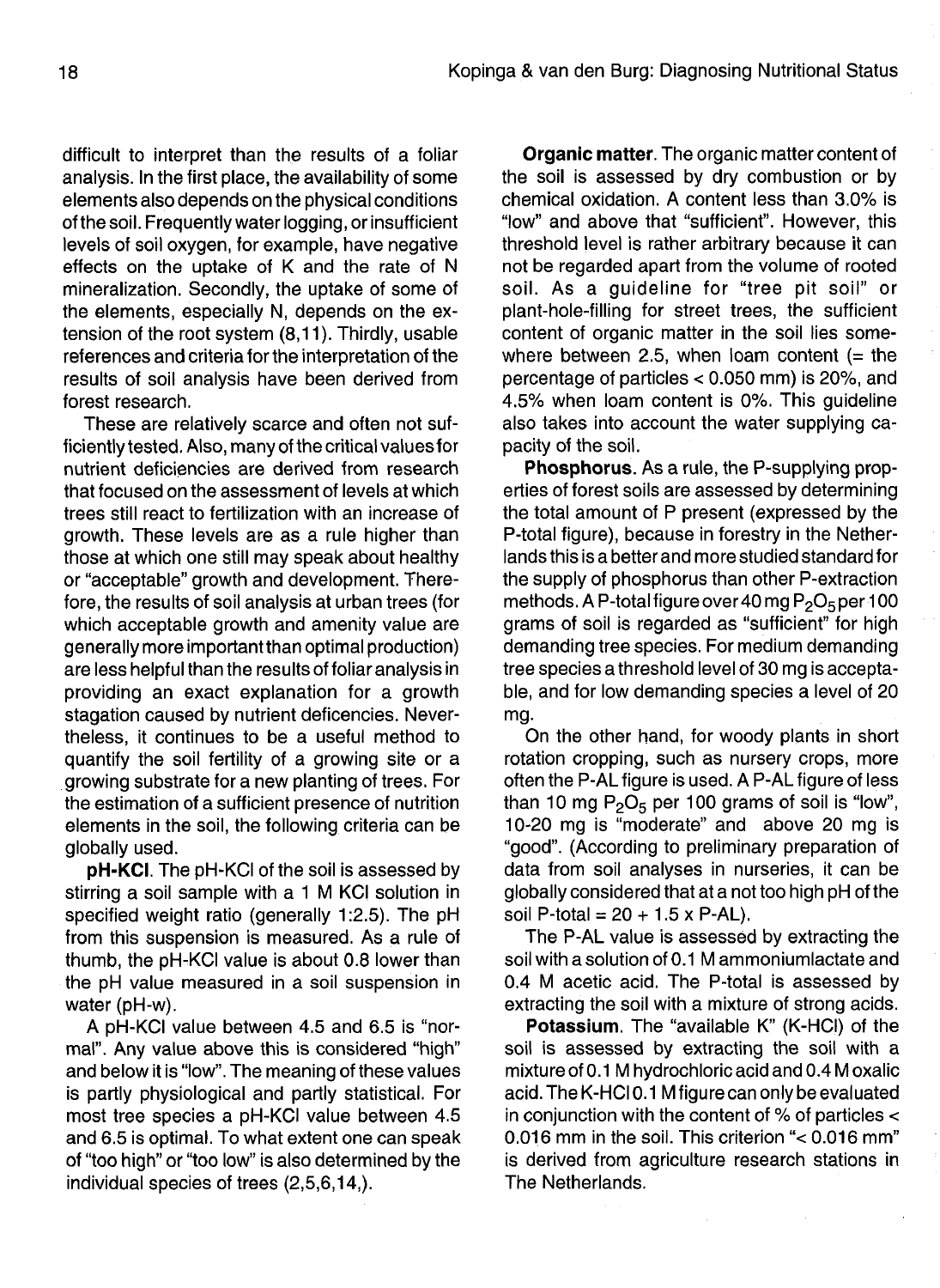|          | % particles $< 0.016$ mm  |           |           |          |
|----------|---------------------------|-----------|-----------|----------|
| 10 >     | 10-20                     | 21-40     | > 40      |          |
|          | K-HCI (mg $K/100$ g soil) |           |           | Rating   |
| - 5      | ہ ج                       | 11 >      | 14 >      | Low      |
| $5-8$    | $8 - 12$                  | $11 - 14$ | $14 - 17$ | Moderate |
| $9 - 12$ | $13 - 17$                 | $15 - 21$ | 18-25     | Good     |
| >12      | >17                       | > 21      | > 25      | High     |

The situation is more complicated when K-fixating (river)clay is present in the soil. The K-HCI figure might then look too favourable.

**Magnesium.** The Mg-NaCI 0.5 M figure for sandy soils is evaluated independent from the content of silt and lutum particles in the soil. The values are ranked as follows:

| Mg-NaCl<br>(mg Mg per kg soil) | Rating   |
|--------------------------------|----------|
| < 30                           | Low      |
| $30 - 60$                      | Moderate |
| > 60                           | Good     |

The Mg content is assessed by extracting the soil in a 0.5 M solution of sodium chloride. Its application is based on results from agricultural research.

**Chloride.** Not only the salt content in the soil itself, but also the concentration of salt in the water present in the soil is of major importance for the occurence of salt damage. Therefore, theso-called C-figure (grams of salt (NaCI) per liter of soil moisture in the rooted zone) is used to assess possible salt damage. The concentration above which salt damage is evident varies per species of trees. Examples for some common species are presented in Table 1 (3,7).

Because the moisture content, and thus the C-figure, can fluctuate during the growing season, preference is given to foliar analysis instead of soil analysis for the assessment of eventual salt damage.

[There are various other methods to examine the salt content of a soil substrate. Among these, measuring the electrical conductivity of a soil-

# Table 1. Critical levels **of the C-figure of the soil for the** estimation **of the occurence of salt damage for** some **common deciduous trees.**

#### **Rating of symptoms**

I: No visual damage observed

II: Threshold level for the occurence of visual damage

III: Visual damage (leaf-necrosis, leaf-shedding, twig-dieback)

IV: Heavy damage or initial stages of death

| Tree species               | C-figure (g NaCl/I soil moisture) |          |          |           |
|----------------------------|-----------------------------------|----------|----------|-----------|
|                            |                                   |          | Ш        |           |
| Acer pseudoplatanus        | $0 - 2$                           | 2-3      | 3-9      | $9 - 12$  |
| Aesculus hippocastanum     | $0 - 2$                           | з        | > 3      | $\cdots$  |
| Fagus sylvatica            | $0 - 2$                           | $2 - 4$  | $4 - 10$ | > 7       |
| Fraxinus excelsior         | $0-3$                             | $3 - 4$  | $4 - 11$ | $7 - 11$  |
| Platanus x acerifolia      | $0 - 2$                           | $2-6$    | $6 - 10$ | $6 - 10$  |
| Populus x euramericana (*) | $0 - 1$                           | $1-2$    | 2-6      | >6        |
| Quercus robur              | 0-5                               | $5 - 10$ | >10      | $\ddotsc$ |
| Salix alba                 | $0 - 2$                           | $2 - 6$  | $6 - 12$ | $4 - 12$  |
| Tilia x vulgaris           | $0 - 4$                           | 4        | >4       | $\cdots$  |
| Ulmus x hollandica (*)     | 0-2                               | 2-4      | 4-7      | > 8       |

(\*): All cultivars

...: Value insufficiently known

water mixture is most widely used, both in forestry and arboriculture. Most soil laboratory measure the conductivity of a 1:5 soil-water mixture (the EC1:5). Globally, it shows that  $EC_{1:5}$  x 12 =  $EC_{\rm S}$ , in which  $EC_{\rm s}$  is the value of conductivity of an extract of a water saturated soil sample. The latter method is used by most of the soil laboratories in the USA. In forestry in the Netherlands however, this method has not been extensively studied and therefore insufficient exact criteria are known to consider a soil as "safe". Another drawback of the method is that the actual water content of the soil is not taken into consideration. Nevertheless it can be a practical and simple method, provided that the electrical conductivity is mainly influenced by the presence of salt (sodiumchloride. As a rough approach (and no more than that) one may consider that in a moist soil (about field capacity) the C-figure is half of the  $EC_s$  value and in less moisten soils between 2/3 and 3/5 of the  $EC_s$ value (EC<sub>S</sub> expressed as mmho/cm). Both in dry and very wet soils, the C-figure cannot be calculated from the  $EC_S$  value (3)].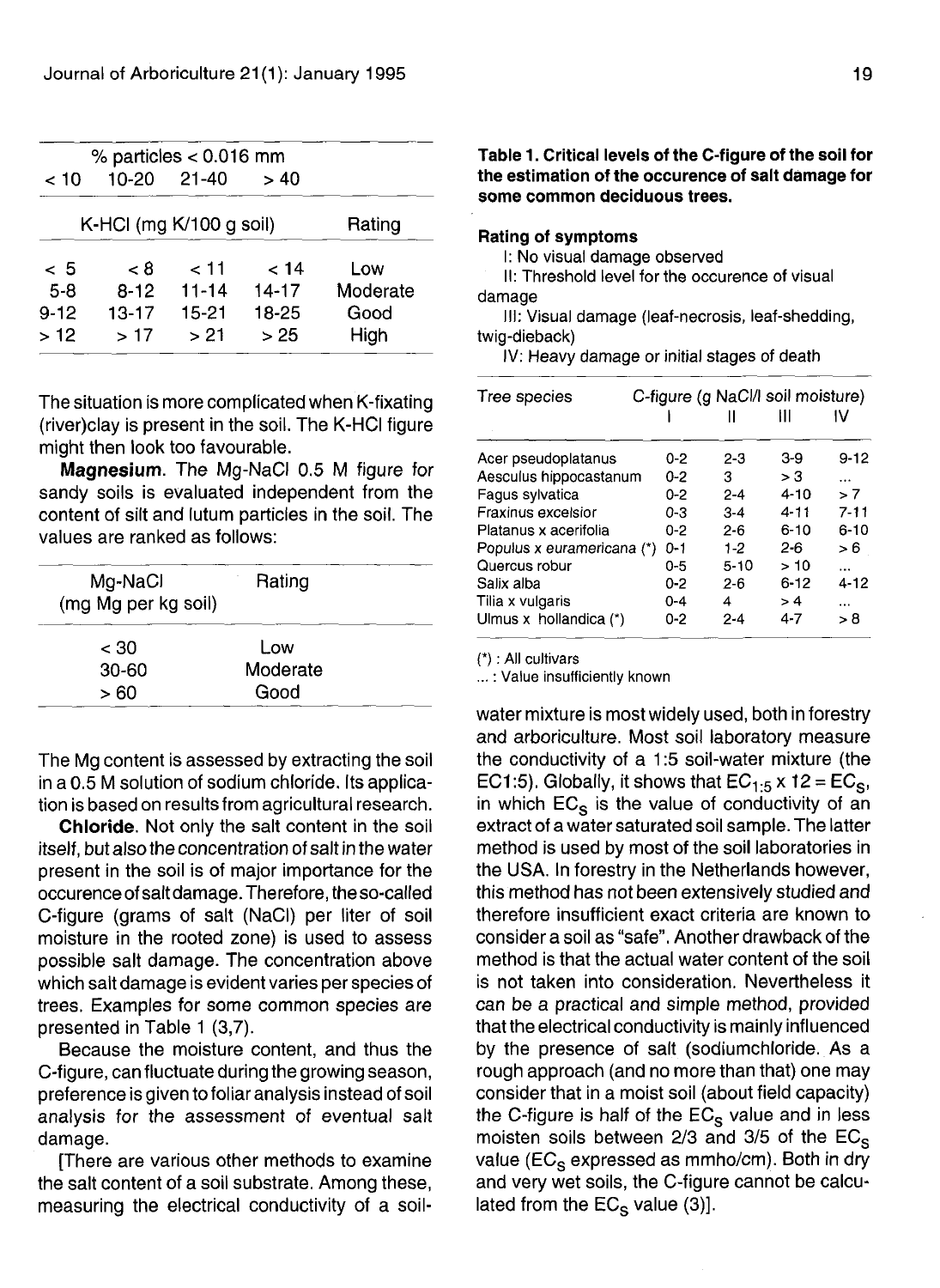# **Foliar Anaylsis**

In the Netherlands, chemical leaf analysis has gradually become more important than'chemical soil analysis in studies on the supply of nutrient elements to trees. This change was based on the philosophy that the total amount of elements is a less important factor than the availability of elements. Also, when using this method it is not necessary to know anything beforehand about the rooting pattern of the tree.

For foliar analysis a sample of fully developed leaves is usually analysed for the content of the macronutrients N, P, K, Ca, Mg and sometimes Cl. The content of micronutrients is normally not analysed because, thusfar, deficiencies of these never have been observed at urban trees in The Netherlands.

As a rule, foliar analysis is carried out in the period between the beginning of August and mid-September, because in this period the concentration levels of the nutrition elements are more or less constant. The period for foliar analysis of evergreen conifers is somewhat different (from the beginning of October to the end of December). When only the content of chloride is examined, in both conifers and deciduous trees, the period of sampling may start earlier, namely from the moment that visual symptoms of Cl damage appear.

Critical Cl-levels in the leaves of some common tree species above which chloride damage is normally evident are presented in Table 2. The following factors (listed in order of importance) are used to interpret the results of foliar analysis, and to rank the supply of nutrition elements as sufficient, nearly sufficient or insufficient.

-The absolute levels. These may vary with species of tree. Examples are presented in Tables 3a to 3d. Generally the element Ca is not considered, because Ca-deficiency of urban trees has never been observed thusfar in the Netherlands, and also because the exact threshold levels below which Ca-deficiency is evident are still insufficiently known. Nevertheless the determination of the Ca content is included in the analysis because it may give additional and conclusive information for the estimation of the status of K.

-The proportion of the element content to that of the content of N. Even at sufficient levels of P, K **Table 2. Critical values of the chloride content in the leaves for the estimation of the occurence of salt damage for some common deciduous trees.**

| Tree species                | CI-content (g CI/kg dry matter) |           |                  |  |  |
|-----------------------------|---------------------------------|-----------|------------------|--|--|
|                             | Healthy                         | Threshold | Visual<br>damage |  |  |
| Acer pseudoplatanus         | 0-6                             | $6 - 12$  | 12-35            |  |  |
| Aesculus hippocastanum      | $0 - 7$                         | $7 - 11$  | 11-32            |  |  |
| Fagus sylvatica             | 0-5                             | $5 - 7$   | $7 - 32$         |  |  |
| Fraxinus excelsior          | 0-4                             | $4 - 10$  | 10-30            |  |  |
| Platanus x acerifolia       | $0 - 11$                        | $11 - 16$ | 16-42            |  |  |
| Populus x euramericana (**) | $0 - 7$                         | $7 - 13$  | 13-39            |  |  |
| Quercus robur               | 0-5                             | 5-6       | $6 - 12$         |  |  |
| Salix alba                  | $0 - 5$                         | $5-6$     | $6 - 12$         |  |  |
| Tilia x vulgaris            | 0-6                             | $6 - 9$   | $9 - 28$         |  |  |
| Ulmus x hollandica (**)     | $0 - 7$                         | $7 - 15$  | 15-35            |  |  |

(\*): Between these levels visual symptoms may or may not appear, depending on climatic factors and the time in the growing season.

(\*\*): All cultivars

and Mg there might be a relative deficiency when the N-level is too high. Threshold values to estimate this are presented in Table 4.

-The cation-quotients for the assessment of relative deficiencies of K (with regard to Ca) and Mg (with regard to K). Threshold values for these are presented in Table 5.

#### **Conclusions**

Arboricultural research in recent years has provided arborists and city foresters a number of analytical methods. It has become possible to estimate with more accuracy and efficiency the causes of growth stagnation or the suitability of a site for the planting of trees. One must realize, however, that none of these methods suffices on its own. For example, foliar analysis appears to be the most accurate method to assess deficiencies in the uptake of nutrient elements, but this method does not give indication of how the deficiencies can be corrected. To know whether fertilization is of any use, more should be known about the chemical soil fertility and other chemical and physical soil factors that might influence the uptake of available nutrients.

For example, when the uptake of K is restricted or inhibited by frequent or permanent water logging, the application of a fertilizer might have less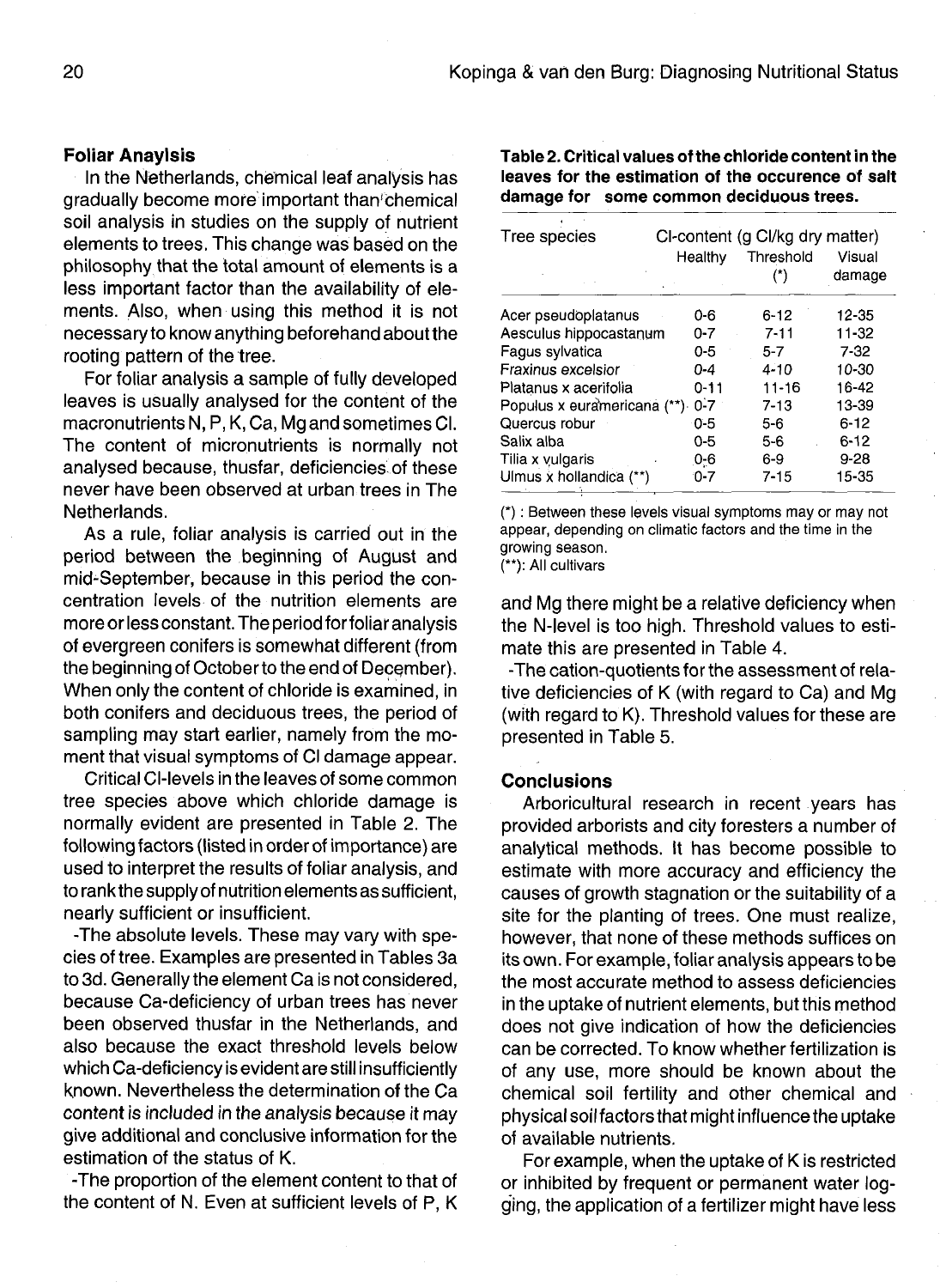## **Table 3a. Provisional values of the content of foliar nitrogen (g per kg dry matter) for the estimation of N-deficiency in the leaves in the period from early August to mid-September (4,8,9).**

| Tree species                  | N-Supply |           |           |         |
|-------------------------------|----------|-----------|-----------|---------|
|                               | Too low  | Low       | Normal    | Optimal |
| Acer campestre                | < 15     | 15 - 17   | $18 - 22$ | >22     |
| Acer negundo                  | < 13     | 13 - 16   | 17 - 22   | >22     |
| Acer platanoides              | < 17     | 17 - 22   | 23 - 27   | > 27    |
| Acer pseudoplatanus           | < 17     | 17 - 22   | 23 - 27   | > 27    |
| Acer saccharinum              | < 13     | 13 - 18   | 19 - 27   | > 27    |
| Aesculus hippocastanum < 14   |          | $14 - 18$ | 19 - 22   | > 22    |
| Alnus glutinosa               | - 22     | 22 - 25   | 26 - 30   | > 30    |
| Alnus incana                  | < 20     | $20 - 24$ | 25 - 30   | > 30    |
| Betula pendula                | < 18     | 18 - 22   | 23 - 30   | > 30    |
| Carpinus betulus              | < 15     | $15 - 19$ | 20 - 27   | >27     |
| Corylus avellana              | < 18     | 18 - 22   | 23 - 25   | > 25    |
| Corylus colurna               | < 18     | 18 - 22   | 23 - 30   | > 30    |
| Crataegus laevigata           | < 15     | $15 - 18$ | 19 - 22   | >22     |
| Crataegus monogyna            | < 15     | $15 - 18$ | 19 - 22   | >22     |
| Fagus sylvatica               | < 18     | 18 - 20   | 21 - 28   | > 28    |
| Fraxinus excelsior            | < 18     | 18 - 22   | 23 - 28   | > 28    |
| Gleditsia triacanthos         | < 16     | 16 - 19   | 20 - 25   | > 25    |
| Juglans nigra                 | < 15     | 15 - 20   | 21 - 26   | >26     |
| Juglans regia                 | < 20     | 20 - 25   | 26 - 35   | > 35    |
| Liquidambar styraciflua       | < 14     | 14 - 17   | 18 - 28   | > 28    |
| Liriodendron tulipifera       | < 20     | 20 - 25   | 26 - 30   | > 30    |
| Malus domestica (*)           | < 17     | 17 - 22   | $23 - 25$ | > 25    |
| Platanus x acerifolia         | < 15     | 15 - 19   | 20 - 26   | > 26    |
| Populus alba (*)              | < 14     | $14 - 18$ | 19 - 25   | > 25    |
| Populus x canescens (*)       | < 14     | 14 - 17   | 18 - 25   | >25     |
| P. x euramericana (*)         | < 22     | 22 - 25   | 26 - 28   | >28     |
| Populus nigra (*)             | < 20     | 20 - 24   | 25 - 28   | > 28    |
| Populus tremula               | < 15     | 15 - 18   | 19 - 25   | >25     |
| Prunus avium (**)             | < 15     | 15 - 18   | 19 - 26   | > 26    |
| Prunus cerasus                | < 15     | $15 - 18$ | 19 - 26   | >26     |
| Prunus domestica <sup>.</sup> | < 18     | 18 - 21   | $22 - 25$ | >25     |
| Pyrus communis (*)            | < 18     | 18 - 23   | $24 - 28$ | > 28    |
| Quercus palustris             | < 18     | 18 - 20   | 21 - 28   | > 28    |
| Quercus robur                 | < 18     | 18 - 20   | 21 - 28   | > 28    |
| Robinia pseudoacacia          | < 20     | 20 - 25   | 26 - 30   | > 30    |
| Salix alba (*)                | < 18     | 18 - 21   | 22 - 28   | > 28    |
| Salix triandra                | < 18     | 18 - 22   | 23 - 30   | > 30    |
| Salix viminalis               | < 20     | 20 - 22   | 23 - 30   | > 30    |
| Sorbus aria                   | < 15     | 15 - 18   | 19 - 22   | > 22    |
| Sorbus aucuparia              | < 15     | 15 - 18   | 19 - 22   | > 22    |
| Tilia americana               | < 21     | 21 - 26   | $27 - 31$ | > 31    |
| Tilia cordata                 | < 17     | $17 - 20$ | 21 - 24   | > 24    |
| Tilia x euchlora              | < 17     | $17 - 21$ | 22 - 26   | >26     |
| Tilia platyphyllos            | - 17     | 17 - 21   | 22 - 28   | >28     |
| Tilia x vulgaris              | < 17     | 17 - 24   | 25 - 28   | > 28    |
| Ulmus carpinifolia            | < 18     | 18 - 22   | 23 - 27   | >27     |
| Ulmus glabra                  | < 18     | 18 - 22   | 23 - 27   | > 27    |
| Ulmus x hollandica (*)        | < 18     | 18 - 22   | 23 - 27   | >27     |

\*: All cultivars

\*\*: Provisionally, these criteria also apply to other species as those that are listed in the table

# **Table 3b. Provisional values of the content of foliar phosphorus (g per kg dry matter) for the estimation of P-def iciency in the leaves in the period from early August to mid-September (4,8,9).**

| Tree species            |         |             | P-Supply             |       |
|-------------------------|---------|-------------|----------------------|-------|
|                         | Too low |             | Low . Normal Optimal |       |
|                         |         |             |                      |       |
| Acer campestre          | < 1.0   | $1.0 - 1.2$ | $1.3 - 1.5$          | > 1.5 |
| Acer negundo            | < 1.0   | $1.0 - 1.2$ | $1.3 - 1.5$          | > 1.5 |
| Acer platanoides        | < 1.0   | 1.0 - 1.5   | $1.6 - 2.2$          | > 2.2 |
| Acer pseudoplatanus     | < 1.0   | $1.0 - 1.5$ | $1.6 - 2.2$          | > 2.2 |
| Acer saccharinum        | < 1.0   | $1.0 - 1.3$ | $1.4 - 1.9$          | >1.9  |
| Aesculus hippocastanum  | < 1.0   | 1.0 - 1.2   | $1.3 - 1.5$          | > 1.5 |
| Alnus glutinosa         | < 1.0   | $1.0 - 1.5$ | $1.6 - 2.0$          | > 2.0 |
| Alnus incana            | < 1.0   | $1.0 - 1.5$ | $1.6 - 2.0$          | > 2.0 |
| Betula pendula          | < 1.0   | $1.0 - 1.5$ | $1.6 - 2.0$          | > 2.0 |
| Carpinus betulus        | < 1.0   | $1.0 - 1.2$ | $1.3 - 2.0$          | > 2.0 |
| Corylus avellana        | < 1.0   | $1.0 - 1.4$ | $1.5 - 1.8$          | > 1.8 |
| Corylus colurna         | < 1.2   | $1.2 - 1.5$ | $1.6 - 2.1$          | > 2.1 |
| Crataegus laevigata     | < 1.0   | $1.0 - 1.3$ | $1.4 - 1.6$          | >1.6  |
| Crataegus monogyna      | 1.0     | $1.0 - 1.3$ | $1.4 - 1.6$          | >1.6  |
| Fagus sylvatica         | < 1.0   | $1.0 - 1.3$ | $1.4 - 1.6$          | > 1.6 |
| Fraxinus excelsior      | < 1.0   | $1.0 - 1.5$ | $1.6 - 2.0$          | > 2.0 |
| Gleditsia triacanthos   | < 1.0   | $1.0$ 1.4   | $1.5 - 1.8$          | > 1.8 |
| Juglans nigra           | < 1.0   | $1.0 - 1.4$ | $1.5 - 2.1$          | > 2.1 |
| Juglans regia           | < 1.2   | $1.2 - 1.8$ | $1.9 - 2.4$          | > 2.4 |
| Liquidambar styraciflua | < 1.0   | $1.0 - 1.2$ | 1.3 - 2.0            | > 2.0 |
| Liriodendron tulipifera | 1.2     | $1.2 - 1.7$ | $1.8 - 2.1$          | > 2.1 |
| Malus domestica (*)     | < 1.3   | $1.3 - 1.5$ | $1.6 - 2.0$          | > 2.0 |
| Platanus x acerifolia   | < 1.0   | $1.0 - 1.4$ | $1.5 - 1.8$          | > 1.8 |
| Populus alba (*)        | 1.0     | $1.0 - 1.5$ | $1.6 - 1.8$          | >1.8  |
| Populus x canescens (*) | < 1.0   | $1.0 - 1.5$ | $1.6 - 1.8$          | >1.8  |
| P. x euramericana (*)   | < 1.2   | $1.2 - 1.5$ | $1.6 - 2.0$          | > 2.0 |
| Populus nigra (*)       | < 1.0   | $1.0 - 1.5$ | 1.6 - 2.0            | > 2.0 |
| Populus tremula         | < 1.0   | $1.0 - 1.3$ | $1.4 - 1.8$          | >1.8  |
| Prunus avium (**)       | < 1.0   | $1.0 - 1.3$ | $1.4 - 1.7$          | >1.7  |
| Prunus cerasus          | 1.0     | $1.0 - 1.4$ | $1.5 - 1.8$          | > 1.8 |
| Prunus domestica        | < 1.0   | $1.0 - 1.3$ | $1.4 - 1.7$          | >1.7  |
| Pyrus communis (*)      | < 1.1   | $1.1 - 1.3$ | $1.4 - 1.7$          | >1.7  |
| Quercus palustris       | < 1.0   | $1.0 - 1.2$ | $1.3 - 2.0$          | > 2.0 |
| Quercus robur           | < 1.0   | $1.0 - 1.3$ | $1.4 - 1.7$          | >1.7  |
| Robinia pseudoacacia    | < 1.1   | $1.1 - 1.3$ | $1.4 - 2.1$          | > 2.1 |
| Salix alba (*)          | < 1.0   | $1.0 - 1.4$ | $1.4 - 2.0$          | > 2.0 |
| Salix triandra          | < 1.0   | $1.0 - 1.6$ | $1.7 - 2.1$          | > 2.1 |
| Salix viminalis         | < 1.0   | $1.0 - 1.6$ | $1.7 - 2.1$          | > 2.1 |
| Sorbus aria             | < 1.0   | $1.0 - 1.2$ | $1.3 - 1.6$          | > 1.6 |
| Sorbus aucuparia        | < 1.0   | $1.0 - 1.2$ | $1.3 - 1.6$          | >1.6  |
| Tilia americana         | < 1.0   | 1.0 - 1.7   | $1.8 - 2.2$          | > 2.2 |
| Tilia cordata           | < 1.0   | $1.0 - 1.4$ | $1.5 - 2.0$          | > 2.0 |
| Tilia x euchlora        | < 1.0   | $1.0 - 1.4$ | $1.5 - 1.8$          | > 1.8 |
| Tilia platyphyllos      | < 1.0   | $1.0 - 1.5$ | $1.6 - 2.0$          | > 2.0 |
| Tilia x vulgaris        | < 1.0   | $1.0 - 1.5$ | 1.6 - 2.0            | > 2.0 |
| Ulmus carpinifolia      | < 1.0   | $1.0 - 1.5$ | $1.6 - 1.9$          | >1.9  |
| Ulmus glabra            | 1.0     | $1.0 - 1.5$ | $1.6 - 1.9$          | >1.9  |
| Ulmus x hollandica (*)  | < 1.0   | $1.0 - 1.5$ | $1.6 - 1.9$          | > 1.9 |
|                         |         |             |                      |       |

\*: All cultivars

\*\*: Provisionally, these criteria also apply to other species as those that are listed in the table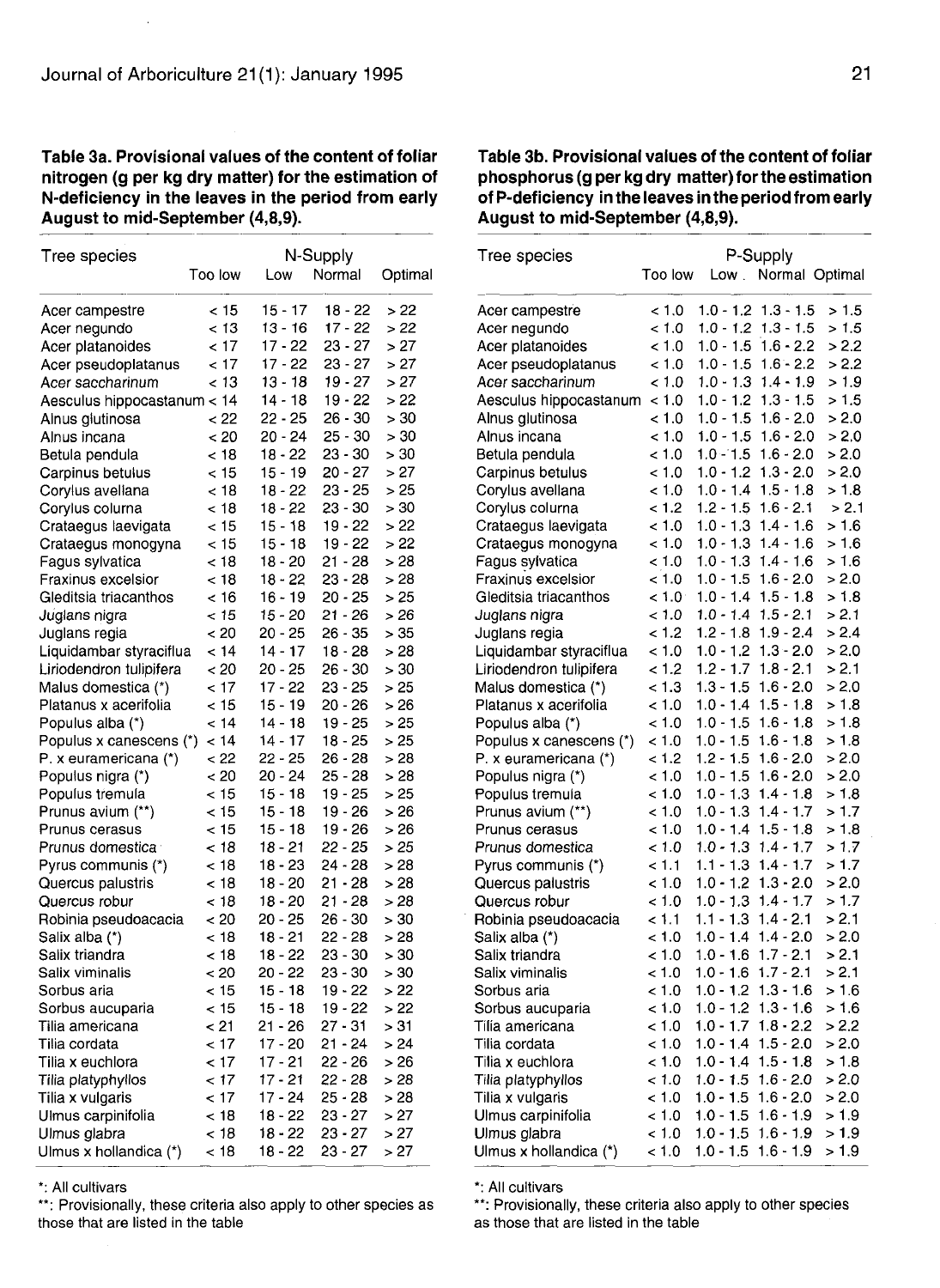**Table 3c. Provisional values of the content of foliar potassium (g per kg dry matter) for the estimation of K-deficiency in the leaves in the period from early August to mid September (4,8,9).**

Tree species Acer campestre Acer negundo Acer platanoides Acer pseudoplatanus Acer saccharinum roo low  $< 4$  $< 4$  $< 7$  $< 7$  $\lt 4$ Aesculus hippocastanum < 4.5 Alnus glutinosa Alnus incana Betula pendula Carpinus betulus Corylus avellana Corylus colurna Crataegus laevigata Crataegus monogyna Fagus sylvatica Fraxinus excelsior Gleditsia triacanthos Juglans nigra Juglans regia Liquidambar styraciflua <4 Liriodendron tulipifera Malus domestica (\*) Platanus x acerifolia Populus alba (\*) Populus x canescens (\*) <4 P. x euramericana (\*) Populus nigra (\*) Populus tremula Prunus avium (\*\*) Prunus cerasus Prunus domestica Pyrus communis (\*) Quercus palustris Quercus robur Robinia pseudoacacia Salix alba (\*) Salix triandra Salix viminalis Sorbus aria Sorbus aucuparia Tilia americana Tilia cordata Tilia x euchlora Tilia platyphyllos Tilia x vulgaris Ulmus carpinifolia Ulmus glabra Ulmus x hollandica (\*)  $< 4$  $< 4$  $< 4$  $< 4$  $< 5$  $< 5$  $< 4$  $< 4$  $< 4.5$  4.5 - 7  $< 6$  $< 4$  $< 5$  $< 5$ <5  $< 7$ <4  $< 4$  $< 5$  $< 5$  $< 5$  $< 6$  $< 6$  $< 6$ <6  $< 4$  $< 4$ <4  $< 6$  $< 7$  $< 6$  $< 4$  $< 4$  $< 5$  $< 8$  $< 6$  $< 6$  $< 6$  $< 6.5$  $< 6.5$  $< 6.5$ K-Supply Low 1 4-8 4 - 8 7-11 7-11  $4 - 9$ 4.5 - 8.5 4-7.5  $4 - 6$  $4 - 7$  $4 - 6$ 5-10  $5 - 7$  $4 - 6$ 4 - 6 6-10 4 - 9 5- 10 5- 12.5 13-23 >23  $4 - 6$ 5 - 8 7- 12 4 - 6  $4 - 7$  $4 - 7$  $5 - 12$ 5 - 8 5 - 8 6-10 6-10 6-12 6-12 4 - 6  $4 - 6$  $4 - 7$ 6-10 7.5-10 10.5- 19 >19 6.5-8 4 - 6  $4 - 6$  $5 - 10$ 8-10 6.5-10 10.5-15 >15 6.5- 10 10.5- 15 > 15 6.5-10 10.5-15 >15 6.5-12 12.5- 18 > 18 6.5-12 12.5- 18 > 18 6.5- 12 12.5- 18 > 18 Normal Optimal  $8.5 - 14 > 14$  $8.5 - 14 > 14$  $11.5 - 15 > 15$  $11.5 - 15 > 15$  $9.5 - 18 > 18$  $9 - 14 > 14$  $8 - 20 > 20$  $6.5 - 20 > 20$  $7.5 - 9 > 9$ <br>6.5-9 > 9  $6.5 - 9$ 10.5-16 >16  $7.5 - 16 > 16$  $6.5 - 14 > 14$  $6.5 - 14 > 14$  $7.5 - 15 > 15$  $10.5 - 15 > 15$  $9.5 - 16 > 16$  $10.5 - 20 > 20$  $6.5 - 18 > 18$  $8.5 - 15 > 15$  $12.5 - 16 > 16$  $6.5 - 17 > 17$  $7.5 - 16 > 16$  $7.5 - 16 > 16$  $12.5 - 15 > 15$  $8.5 - 15 > 15$  $8.5 - 16 > 16$  $10.5 - 17 > 17$  $10.5 - 17 > 17$  $12.5 - 15 > 15$  $12.5 - 15 > 15$  $6.5 - 8 > 8$  $6.5 - 8 > 8$  $7.5 - 20 > 20$  $10.5 - 19 > 19$  $8.5 - 19 > 19$  $6.5 - 14 > 14$  $6.5 - 14 > 14$  $10.5 - 19 > 19$  $10.5 - 15 > 15$ 

\*: All cultivars

\*\*: Provisionally, these criteria also apply to other species as those that are listed in the table.

**Table 3d: Provisional values of the content of foliar magnesium (g per kg dry matter) for the estimation of Mg-deficiency in the leaves in the period from early August to mid September (4,8,9).**

| Tree species            | Too low     | Low         | Mg-Supply<br>Normal | Optimal |
|-------------------------|-------------|-------------|---------------------|---------|
|                         |             |             |                     |         |
| Acer campestre          | < 0.8       | $0.8 - 1.2$ | $1.3 - 2.2$         | > 2.2   |
| Acer negundo            | < 0.6       | $0.6 - 1.2$ | $1.3 - 2.2$         | > 2.2   |
| Acer platanoides        | < 0.8       | $0.8 - 1.6$ | $1.7 - 2.7$         | > 2.7   |
| Acer pseudoplatanus     | < 0.8       | $0.8 - 1.6$ | $1.7 - 2.7$         | > 2.7   |
| Acer saccharinum        | < 0.7       | $0.7 - 1.4$ | $1.5 - 2.7$         | > 2.7   |
| Aesculus hippocastanum  | < 0.7       | $0.7 - 1.1$ | $1.2 - 2.7$         | > 2.7   |
| Alnus glutinosa         | < 1.3       | $1.3 - 1.6$ | $1.7 - 2.5$         | > 2.5   |
| Alnus incana            | < 1.1       | $1.1 - 1.5$ | $1.6 - 2.5$         | > 2.5   |
| Betula pendula          | < 1.0       | 1.0 - 1.3   | $1.4 - 1.6$         | >1.6    |
| Carpinus betulus        | < 0.8       | $0.8 - 1.2$ | $1.3 - 2.7$         | > 2.7   |
| Corylus avellana        | < 0.9       | 0.9 - 1.8   | 1.9 - 2.5           | > 2.5   |
| Corylus colurna         | < 1.2       | $1.2 - 1.6$ | $1.7 - 3.0$         | > 3.0   |
| Crataegus laevigata     | < 0.8       | $0.8 - 1.4$ | $1.5 - 2.2$         | > 2.2   |
| Crataegus monogyna      | < 0.8       | $0.8 - 1.4$ | $1.5 - 2.2$         | > 2.2   |
| Fagus sylvatica         | < 1.0       | $1.0 - 1.5$ | $1.6 - 2.3$         | > 2.3   |
| Fraxinus excelsior      | < 0.9       | $0.9 - 1.6$ | $1.7 - 2.8$         | > 2.8   |
| Gleditsia triacanthos   | < 0.8       | $0.8 - 1.4$ | $1.5 - 2.5$         | > 2.5   |
| Juglans nigra           | < 1.0       | $1.0 - 2.0$ | $2.1 - 3.0$         | > 3.0   |
| Juglans regia           | < 1.2       | $1.2 - 1.8$ | $1.9 - 3.5$         | > 3.5   |
| Liquidambar styraciflua | < 0.7       | $0.7 - 1.2$ | $1.3 - 2.8$         | > 2.8   |
| Liriodendron tulipifera | < 1.0       | $1.0 - 1.8$ | $1.9 - 3.0$         | > 3.0   |
| Malus domestica (*)     | < 1.0       | $1.0 - 2.0$ | $2.1 - 3.0$         | > 3.0   |
| Platanus x acerifolia   | < 0.8       | $0.8 - 1.4$ | $1.5 - 2.6$         | > 2.6   |
| Populus alba (*)        | < 0.8       | $0.8 - 1.4$ | $1.5 - 2.5$         | > 2.5   |
| Populus x canescens (*) | < 0.8       | $0.8 - 1.4$ | $1.5 - 2.5$         | > 2.5   |
| P. x euramericana (*)   | < 1.2       | $1.2 - 1.7$ | $1.8 - 2.8$         | > 2.8   |
| Populus nigra (*)       | < 1.0       | $1.0 - 1.8$ | $1.9 - 2.8$         | > 2.8   |
| Populus tremula         | ${}_{<}0.8$ | 0.8 - 1.4   | $1.5 - 1.7$         | >1.7    |
| Prunus avium (**)       | < 1.2       | $1.2 - 1.5$ | $1.6 - 2.6$         | > 2.6   |
| Prunus cerasus          | < 1.2       | 1.2 - 1.5   | $1.6 - 2.6$         | > 2.6   |
| Prunus domestica        | < 1.2       | $1.2 - 1.8$ | 1.9 - 2.5           | > 2.5   |
| Pyrus communis (*)      | < 1.2       | $1.2 - 1.8$ | $1.9 - 2.8$         | > 2.8   |
| Quercus palustris       | < 0.9       | $0.9 - 1.5$ | $1.6 - 2.8$         | > 2.    |
| Quercus robur           | < 1.3       | $1.3 - 1.5$ | $1.6 - 2.8$         | > 2.8   |
| Robinia pseudoacacia    | < 1.0       | 1.0 - 1.5   | $1.6 - 2.2$         | > 2.2   |
| Salix alba (*)          | < 0.9       | 0.9 - 1.6   | $1.7 - 2.8$         | > 2.8   |
| Salix triandra          | < 0.9       | $0.9 - 1.6$ | $1.7 - 3.0$         | > 3.0   |
| Salix viminalis         | 1.0         | $1.0 - 1.6$ | $1.7 - 3.0$         | > 3.0   |
| Sorbus aria             | < 0.8       | 0.8 - 1.4   | 1.5 2.2             | > 2.2   |
| Sorbus aucuparia        | < 0.8       | $0.8 - 1.4$ | $1.5 - 2.2$         | > 2.2   |
| Tilia americana         | < 1.0       | 1.0 - 1.5   | $1.6 - 3.0$         | > 3.0   |
| Tilia cordata           | < 0.8       | $0.8 - 1.1$ | $1.1 - 2.4$         | > 2.4   |
| Tilia x euchlora        | < 0.8       | $0.8 - 1.1$ | $1.2 - 2.4$         | > 2.4   |
| Tilia platyphyllos      | < 0.8       | $0.8 - 1.2$ | $1.3 - 2.8$         | > 2.8   |
| Tilia x vulgaris        | < 0.8       | 0.8 - 1.2   | $1.3 - 2.8$         | > 2.8   |
| Ulmus carpinifolia      | < 0.9       | 0.9 - 1.6   | $1.7 - 2.7$         | > 2.7   |
| Ulmus glabra            | < 0.9       | 0.9 - 1.6   | $1.7 - 2.7$         | > 2.7   |
| Ulmus x hollandica (*)  | < 0.9       | 0.9 - 1.6   | $1.7 - 2.7$         | > 2.7   |

\*: All cultivars

\*\*: Provisionally, these criteria also apply to other species as those that are listed in the table.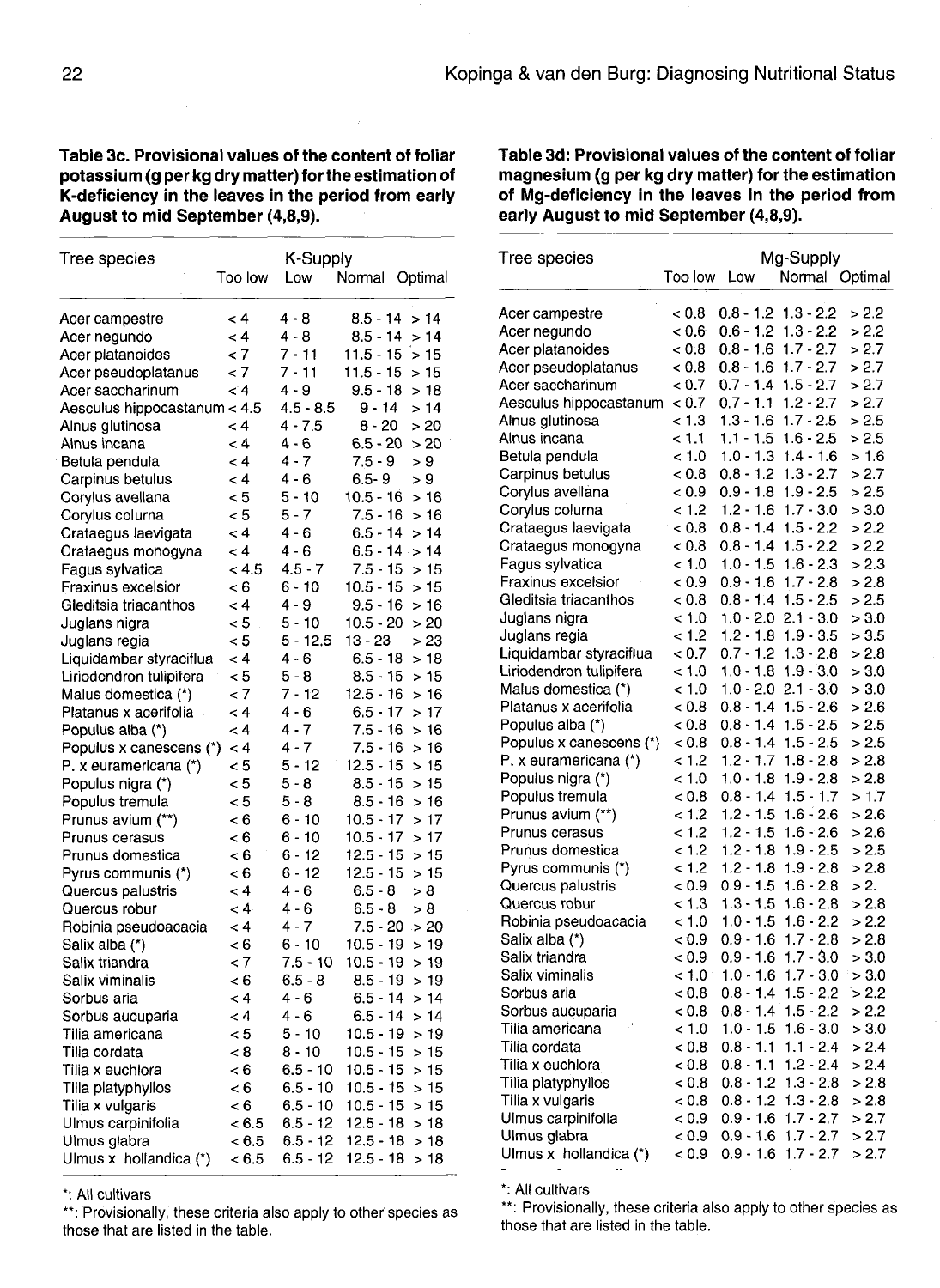#### **Table 4: Critical values of the proportion of nutrition elements to N (= 100) in the leaves for the estimation of relative nutrient deficiency (with regard to N) for deciduous trees.**

| Element | Supply    |            |              |  |
|---------|-----------|------------|--------------|--|
|         | Optimal   | Sufficient | Insufficient |  |
| Ν       | 100       | 100        | 100          |  |
| P       | $10 - 14$ | $5 - 10$   | < 5          |  |
| κ       | 50-100    | $25 - 50$  | < 25         |  |
| Mg      | 10        | $5-10$     | < 5          |  |

#### **Table 5: Critical values of the cation-quotients in the leaves for the estimation of relative deficiencies of K (with regard to Ca) and Mg (with regard to K) for deciduous trees.**

|      | Normal      | Possible<br>deficiency | Deficiency |
|------|-------------|------------------------|------------|
| K/Ca | $3.5 - 1.0$ | $0.5 - 1.0$            | > 0.5      |
| K/Mg | 1 -- to $9$ | 7 to 9-12              | 12-20      |

effect than desired. In these circumstances it is generally more useful to first correct the situation by providing sufficient drainage for the soil. Also, too much chloride in the leaves does not give an indication of how the chloride has reached the tree. To understand this, more should be known about the topography of the site, and other possible influences like proximity to the sea (wind, brackish ground water) or the presence of nearby traffic, etc.

In brief, the methods presented here have to be applied with skill, knowledge and common sense.

# **Literature Cited**

- 1. Bemestingsadviesbasis voor Stedelijk Groen inclusief stadsbomen en sportvelden. Report no. 604. De Dorschkamp, Wageningen, 1990, 60 pp.
- 2. Burg, J. van den. 1981. pH en boomgroei een literatuurstudie. Report no. 282, De Dorschkamp, Wageningen, 596 pp.
- 3. Burg, J. van de. 1982. De betekenis van chloride voor bomen: Toxi-sche gehalten in blad, naalden en grond - een literatuuroverzicht. Report no. 323. De Dorschkamp, Wageningen. 123 pp.
- 4. Burg, J. van den, 1985. "Foliar analysis for determination of tree nutrient status - a compilation of literature data". Report no. 414. De Dorschkamp, Wageningen. 615 pp.
- 5. Burg, J. van den. 1987, "Bladsamenstelling en ijzergebreksverschijnselen(kalkchlorose) bij de zomereik (Quercus robur L.) en de samenhang daarvan met de bodemgesteldheid - literatuuronderzoek". Report no. 467, De Dorschkamp, Wageningen.
- 6. Burg, J. van den. 1988. pH-optima en -tolerantie voor boomen struiksoorten. Groenkontakt 14 (6): 10-19.
- 7. Burg, J. van den. 1989. Zoutschade bij bomen: Fysiologische mechanismen en detectie. Groenkontakt 15 (1): 27-32.
- 8. Burg, J. van den. 1990. Minerale voeding van bomen: bladmonsteranalyse als basis voor een bemestingsadvies. Groenkontakt, 16(1): 10-19.
- 9. Burg, J. van den. 1990. Foliar analysis for determination of tree nutrient status - a compilation of literature data. Vol. 2: Literature 1985-1989. Report no. 591, De Dorschkamp, Wageningen. 220 pp.
- 10. Couenberg, J.P. 1988. Bodemdichtheid en indringingsweerstand. Syllabus Symposium Boom en Bodem, Wageningen en Rhenen. 19 and 20 November 1987. De Dorschkamp, Wageningen, pp. 39-57.
- 11. Kopinga, J. 1991. The effects of restricted volumes of soil on the growth and development of street trees. J. Arboric. 17 (3): 57-63.
- 12. Kopinga J. 1991. Verkenning van de oorzaken van de groeistoornissen in de iepenbeplanting (Ulmus x hollandica) langs de zuidzijde van rijksweg 1 ter hoogte van Apeldoorn. Report no. 632, De Dorschkamp, Wageningen. 27 pp.
- 13. Kopinga, J. and C. Das. 1993.Onderzoek naar de oorzaken van groeistagnatie van de essenbeplanting (Fraxinus excelsior) langs de 'Dorpenweg' (Lith-Ravenstein). IBN report no. 045, Instituut voor Bos- en Natuuronderzoek, Wageningen, 38 pp.
- 14. Kopinga, J. and J. van den Burg. 1988. Onderzoek naar de oorzaak van groeistoornissen bij moeraseik (Quercus palustris) in de gemeente Gouda. Report no. 539, De Dorschkamp, Wageningen. 30 pp.
- 15. Kopinga, J. and J.P. Peeters. 1990. Onderzoek naar de conditie van de lindenbeplanting (Tilia americana) langs de Van Alkemadelaan (gedeelte Willem Witsenplein - Wassenaarse weg) in de gemeente 's-Gravenhage. Report no. 589, De Dorschkamp, Wageningen. 36 pp.
- 16. Kopinga, J, J.P. Peeters, C. Das and J. van den Burg. 1988. De linden in het centrum van Uden; onderzoek naar de conditie en groeivoorwaarden van de linden (Tiliax vulgaris) op en nabij de markt te Uden". Report no. 525, De Dorschkamp, Wageningen. 80 pp.
- 17. Kopinga, J., C. Das and J. van den Burg. 1989. Verslag van een orienterend onderzoek naar de oorzaken van de vermeende vitaliteitsverminderingvan het straatbomenbestand in Den Haag. Report no. 573, De Dorschkamp, Wageningen. 51 pp.
- 18. Wopereis, F.A. and J.P. Peeters. 1987. Bodemgesteld-heid en vitaliteit van straatbomen. Groen, 43 (6): 29-34.